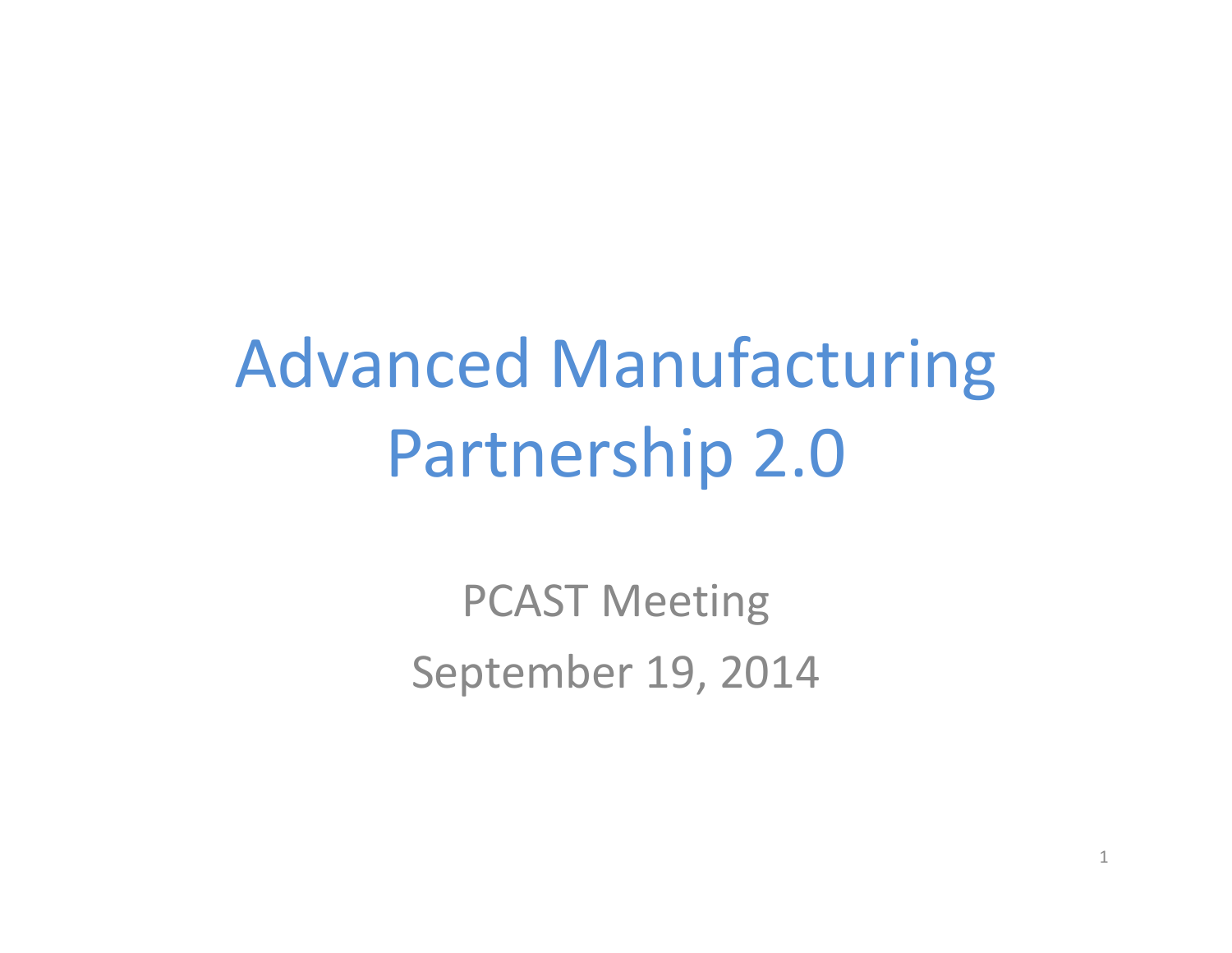## Motivation:U.S Manufacturing Competitiveness

- The U.S. has been the leading producer of manufactured goods for more than 100 years.
- Manufacturing drives knowledge production and innovation in the United States by supporting two-thirds of private sector research and development and by employing the vast majority of U.S. scientists, engineers, and technicians to invent and produce new products.
- Strengths in manufacturing innovation and technologies that have sustained American leadership in manufacturing are under threat from new and growing competition abroad.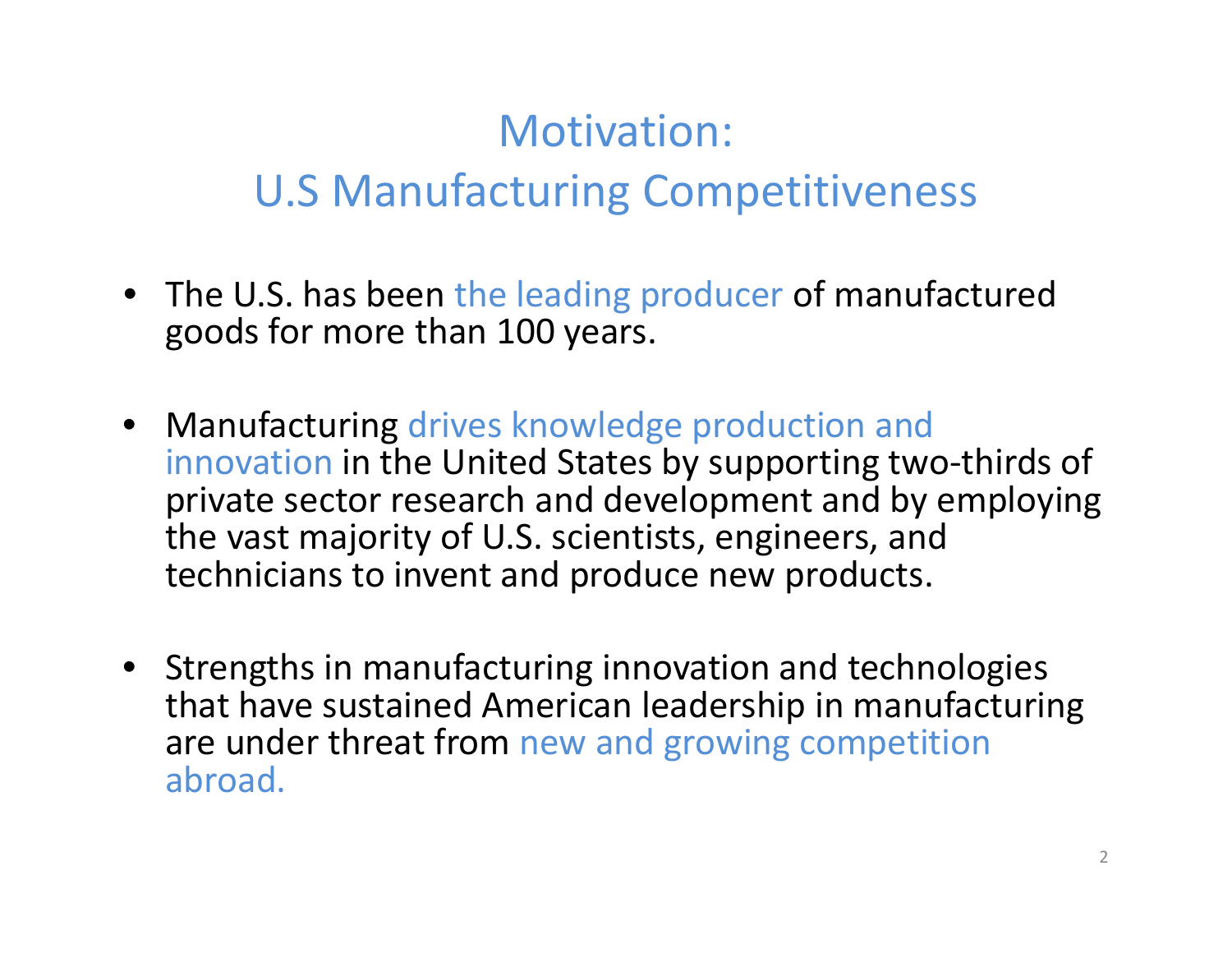#### AMP2.0 Steering Committee

**Andrew Liveris (Co‐Chair)**, President, Chairman & CEO, The Dow Chemical Company

**Rafael Reif (Co‐Chair)**, President, Massachusetts Institute of Technology

#### *Shirley Ann Jackson* **(PCAST member)**,

President, Rensselaer Polytechnic Institute

*Wes Bush*, Chairman, CEO and President, Northrop Grumman

*Mark Schlissel*, University of Michigan

*David Cote*, CEO, Honeywell

*Nicholas Dirks*, Chancellor, University of California, Berkeley

*Kenneth Ender*, President, Harper College

*Leo Gerard*, International President, United **Steelworkers** 

*Eric Kelly*, President & CEO, Overland Storage, INC

*Klaus Kleinfeld*, Chairman & CEO, Alcoa, INC

*Ajit Manocha*, CEO, Global Foundaries

*Douglas Oberhelman*, CEO, Caterpillar, INC

*Annette Parker*, President, South Central College

*G.P. "Bud" Peterson*, President, Georgia Institute of Technology

*Luis Proenza*, President, The University of Akron

*Eric Spiegel*, President & CEO, Siemens Corporation

*Mike Splinter*, Executive Chairman of the Board, Applied Materials, INC

*Christie Wong Barrett*, CEO, Mac Arthur Corporation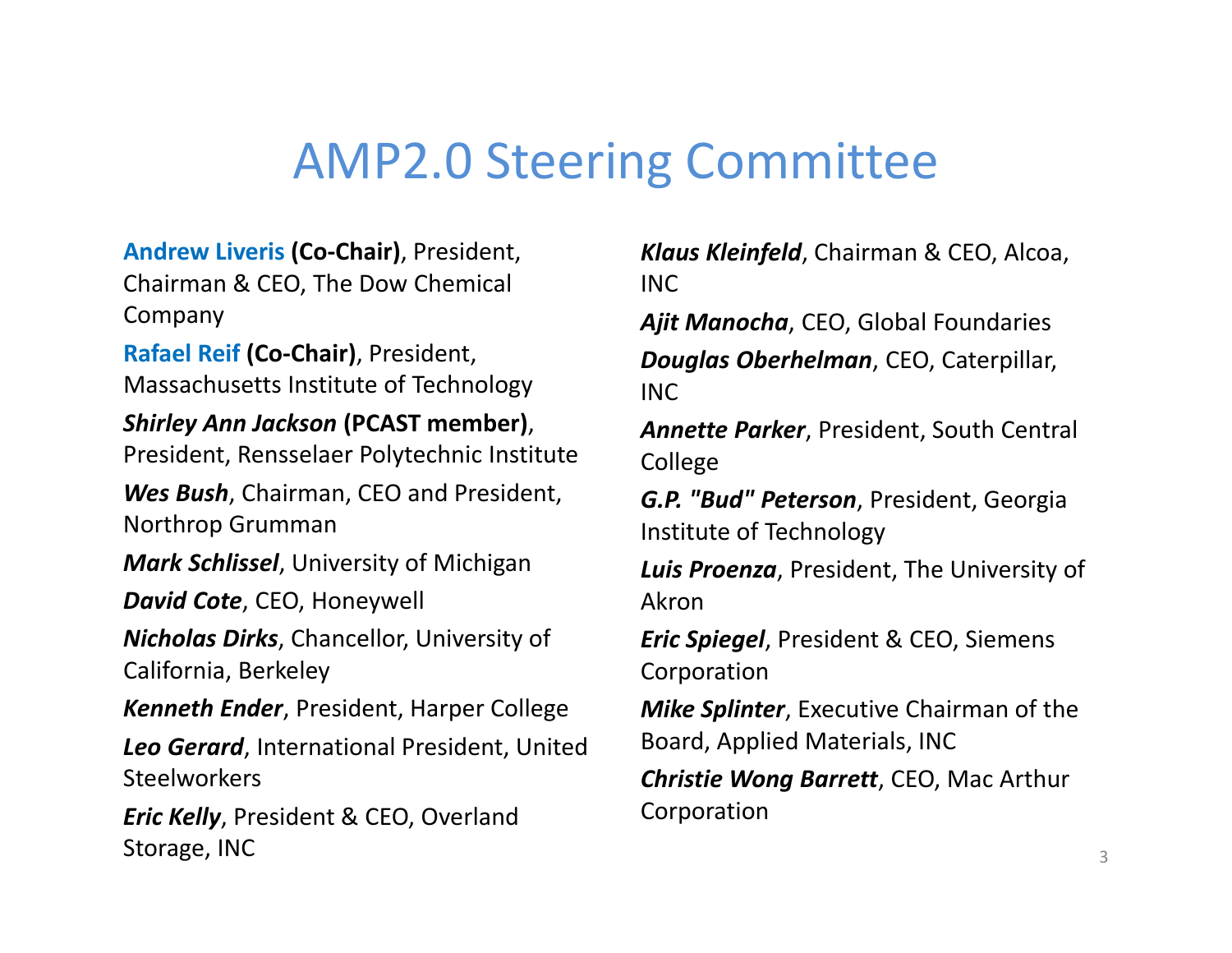### AMP2.0: Three Pillars

AMP2.0 built upon the three pillars established two years ago:

> (1) Enable Innovation (2) Secure the Talent Pipeline (3) Improve the Business Climate

The goal was to carry out the vision set out in 2012 for the private sector and recommend paths that will generate future U.S. innovation in critical emerging manufacturing technologies.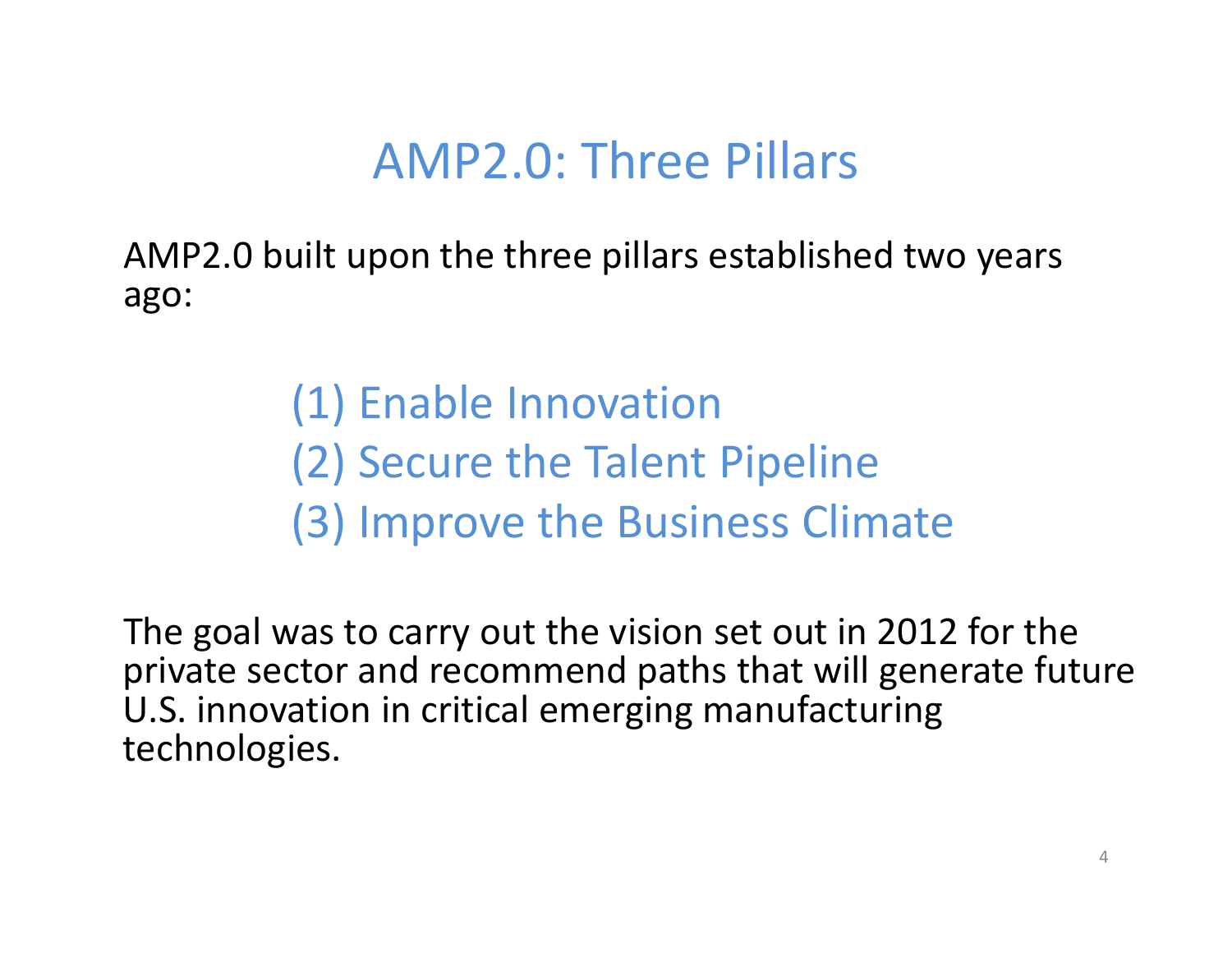#### AMP2.0: Reach‐Out Events

#### AMP2.0 held five regional workshops across the country in 2014.

| February 3, 2014 | Atlanta, GA                                               | Georgia Institute of Technology                       |
|------------------|-----------------------------------------------------------|-------------------------------------------------------|
| April 2, 2014    | Akron, OH                                                 | University of Akron,<br><b>United Steelworkers</b>    |
| April 24, 2014   | Troy, NY                                                  | Rensselaer Polytechnic<br>Institute, Global Foundries |
| May 16, 2014     | Cambridge, MA                                             | MIT,<br>Commonwealth of<br><b>Massachusetts</b>       |
| June 9, 2014     | Detroit, MI<br>(with "Big M"<br>manufacturing<br>meeting) | University of Michigan,<br>Northrup Grumman<br>5      |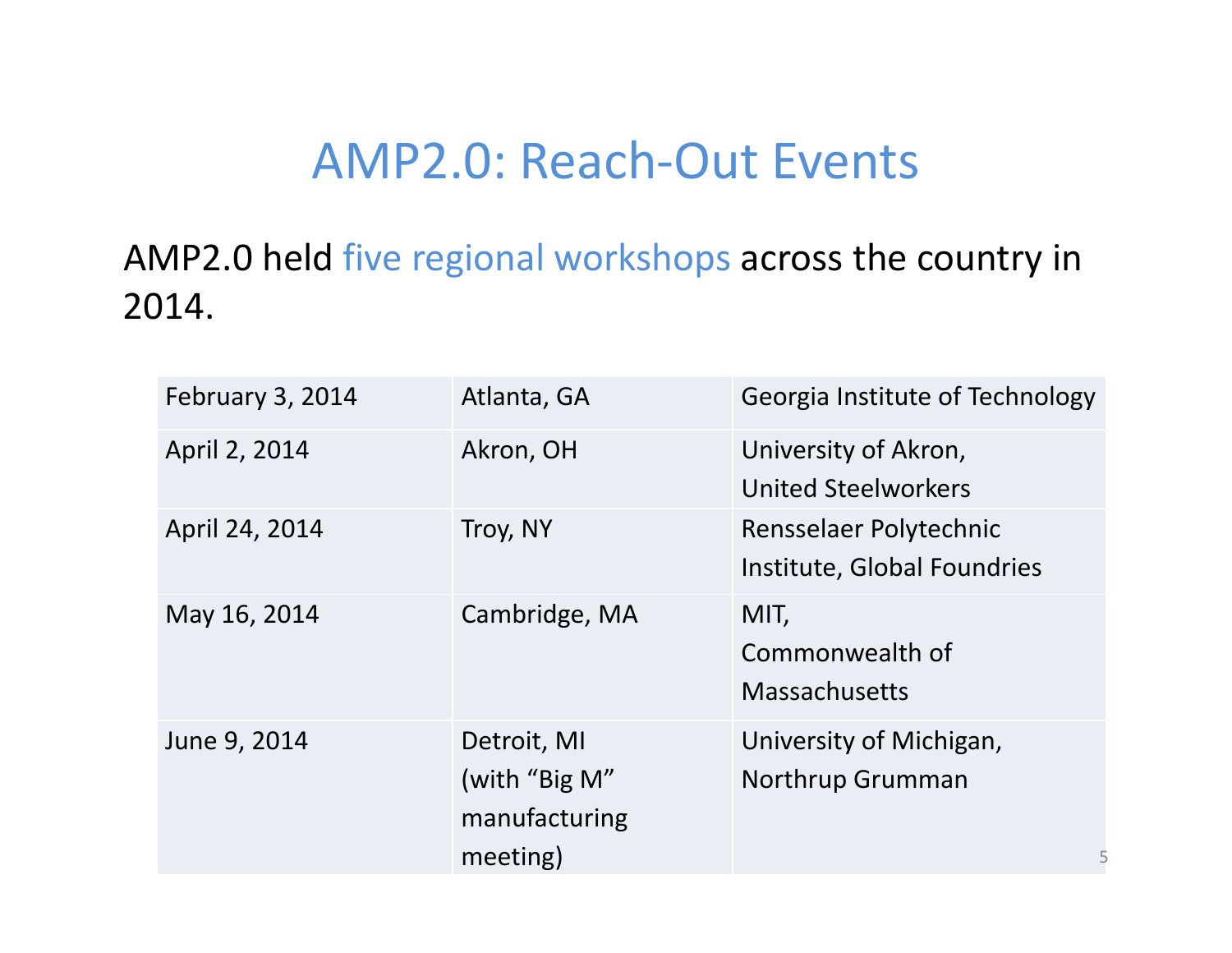#### Pillar 1: ENABLING INNOVATION

- **Recommendation #1**: Establish <sup>a</sup> **national strategy** for securing U.S. advantage in emerging manufacturing technologies with <sup>a</sup> specific national vision and set of coordinated initiatives across the public and private sectors and all stages of technology development. This should include **prioritized manufacturing technology areas** of national interest, leveraging the technology prioritization and analysis process developed by the Advanced Manufacturing Partnership, and should facilitate management of the portfolio of advanced manufacturing technology investments.
- **Recommendation #2:** Create an **Advanced Manufacturing Advisory Consortium** to provide coordinated private‐sector input on national advanced manufacturing technology research and development priorities.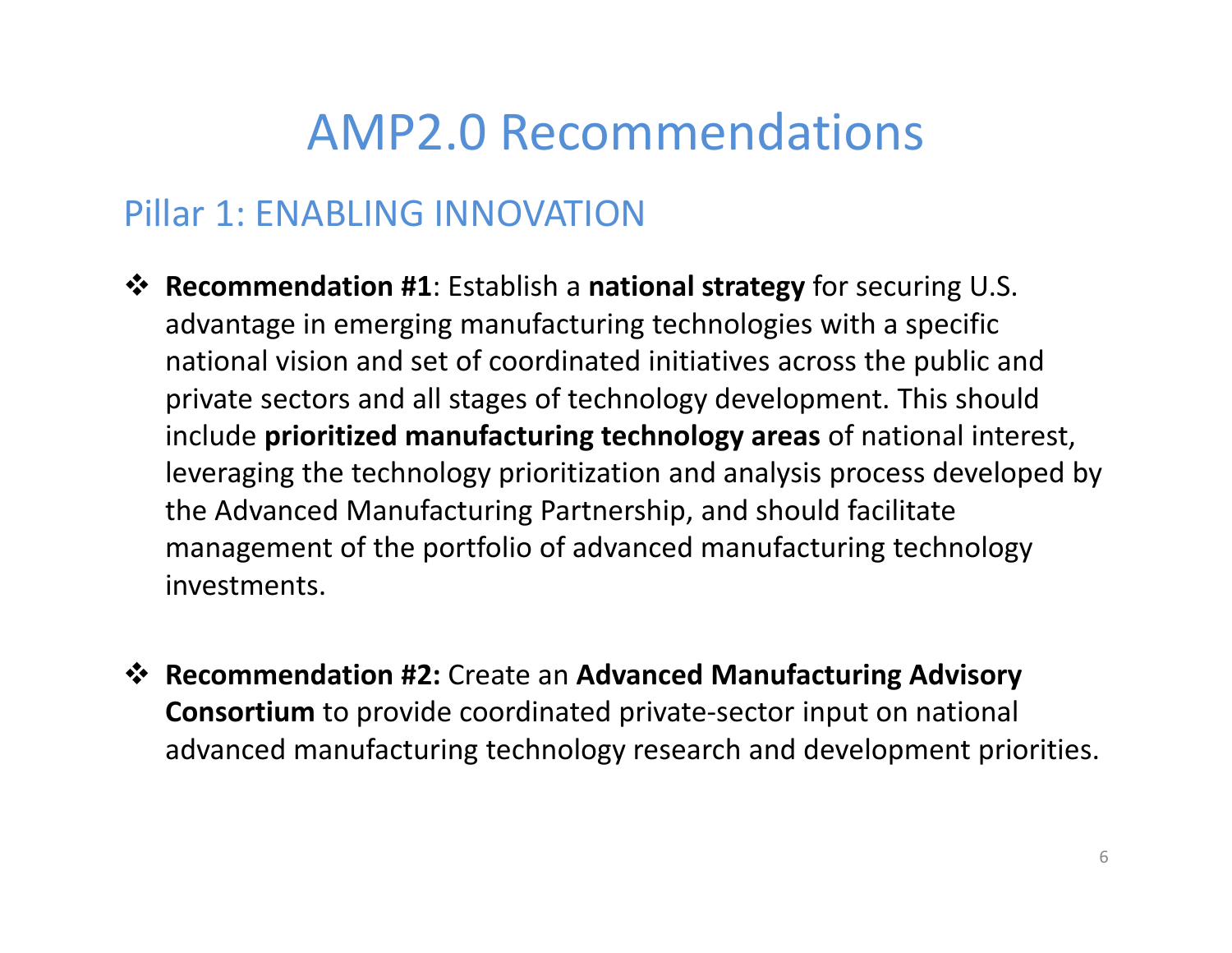#### Pillar 1: ENABLING INNOVATION

- **Recommendation #3:** Establish <sup>a</sup> new public‐private manufacturing research and development infrastructure to support the innovation pipeline, which complements Manufacturing Innovation Institutes at earlier and later technology maturation stages, through the creation of **manufacturing centers of excellence** (MCEs) and **manufacturing technology testbeds** (MTTs) to provide <sup>a</sup> framework that supports manufacturing innovation at different stages of maturity and allows small and medium‐sized enterprises to benefit from these investments.
- **Recommendation #4:** Develop processes and standards enabling **interoperability** of manufacturing technologies; **exchange** of materials and manufacturing process information; and **certification** of cybersecurity processes for developers of systems.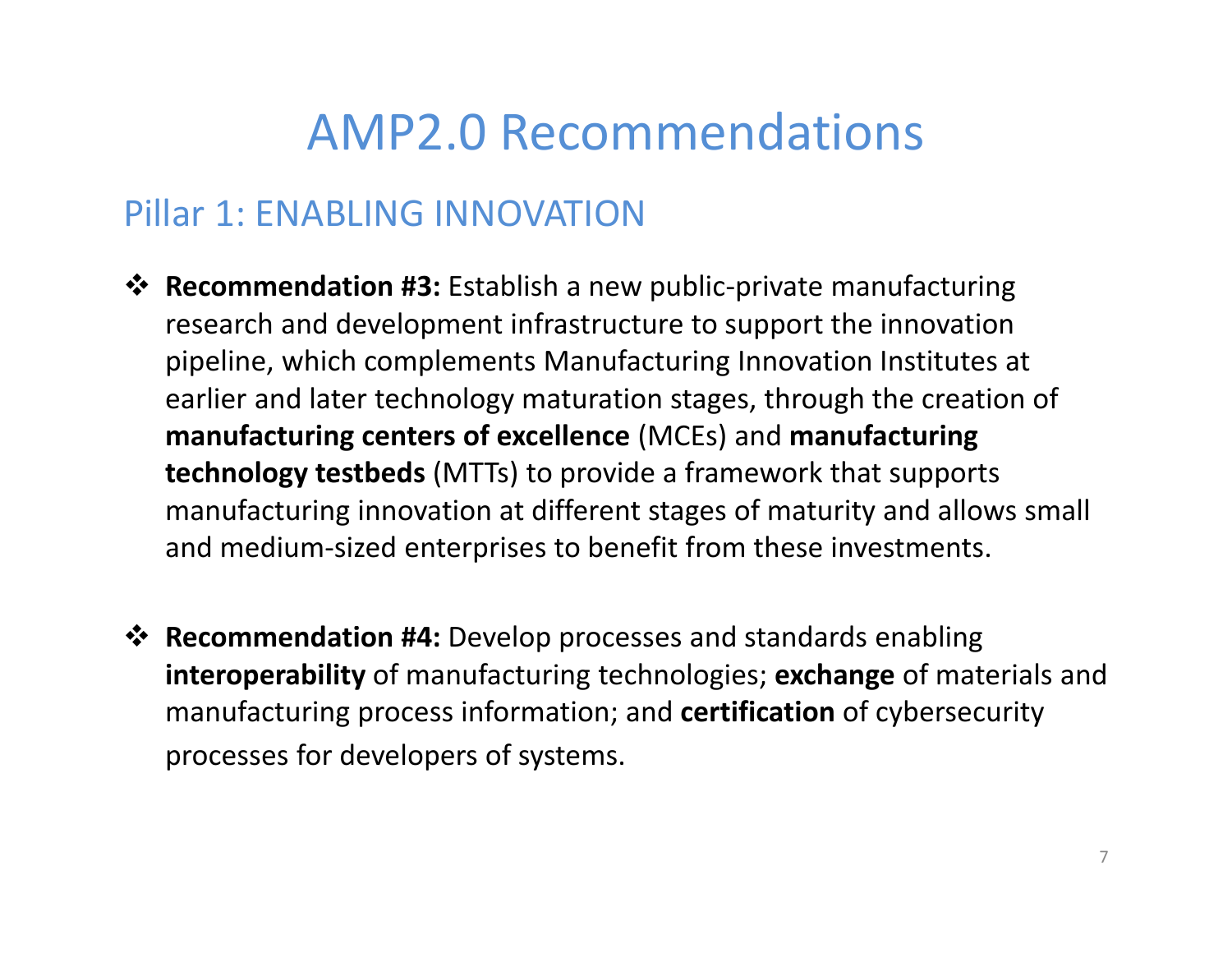#### Pillar 1: ENABLING INNOVATION

• **Recommendation #5:** Create – through the National Economic Council, the Office of Science and Technology Policy, and the implementing agencies and departments – <sup>a</sup> shared National Network for Manufacturing Innovation **(NNMI) governance structure** that can ensure <sup>a</sup> return on investment for the NNMI's many stakeholders by including input from various agencies as well as private sector experts, organized labor and academia.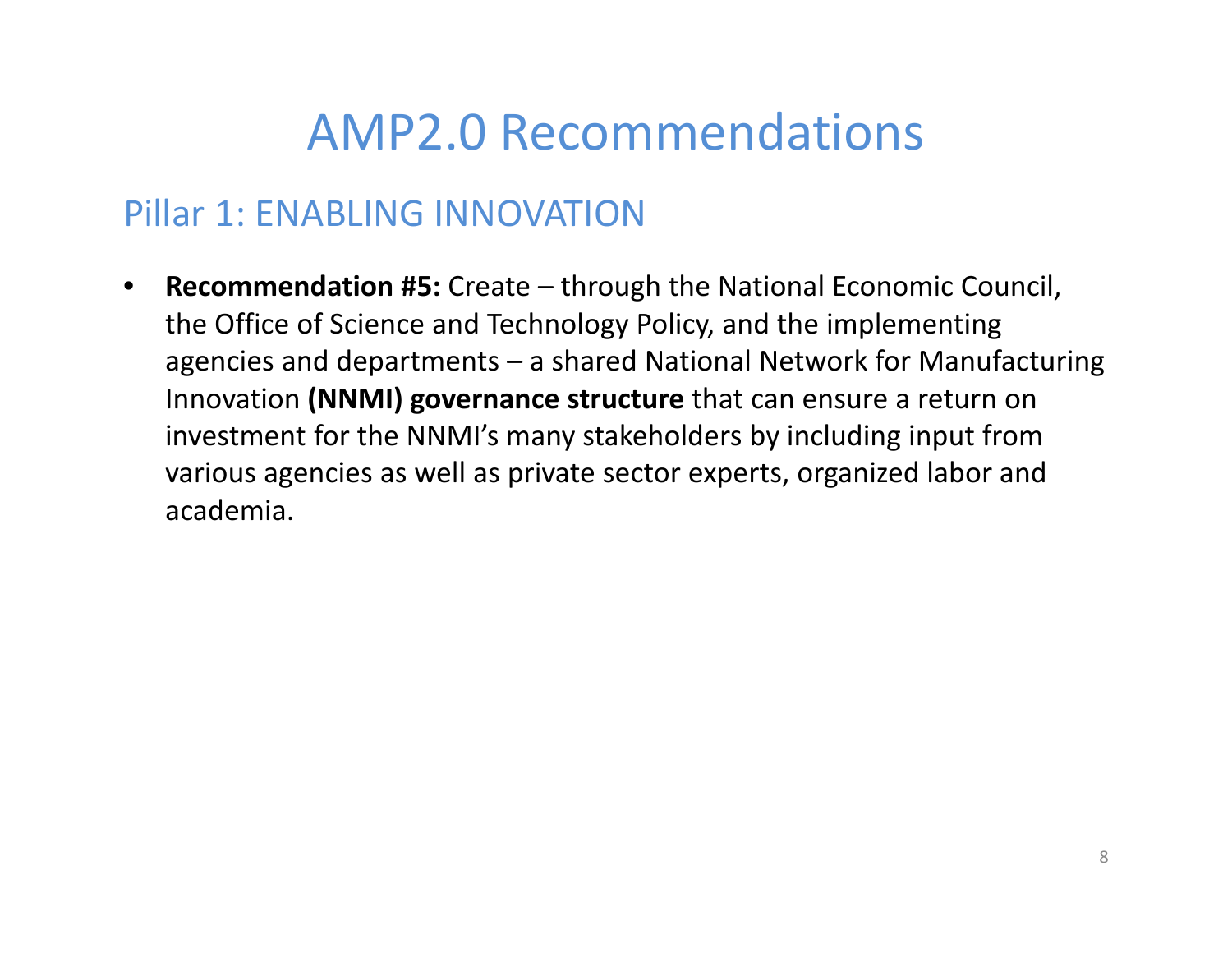#### Pillar 2: SECURING THE TALENT PIPELINE

- **Recommendation #6: Launch <sup>a</sup> national campaign to change the image of manufacturing**, and support National Manufacturing Day's efforts to showcase real careers in today's manufacturing.
- **Recommendation #7: Incent private investment in the implementation of a system of nationally recognized, portable, and stackable skill certifications** that employers utilize in hiring and promotion, by providing additional funds that build on investments being made through the Department of Labor and Department of Education Trade Adjustment Assistance Community College and Career Training (TAACCCT).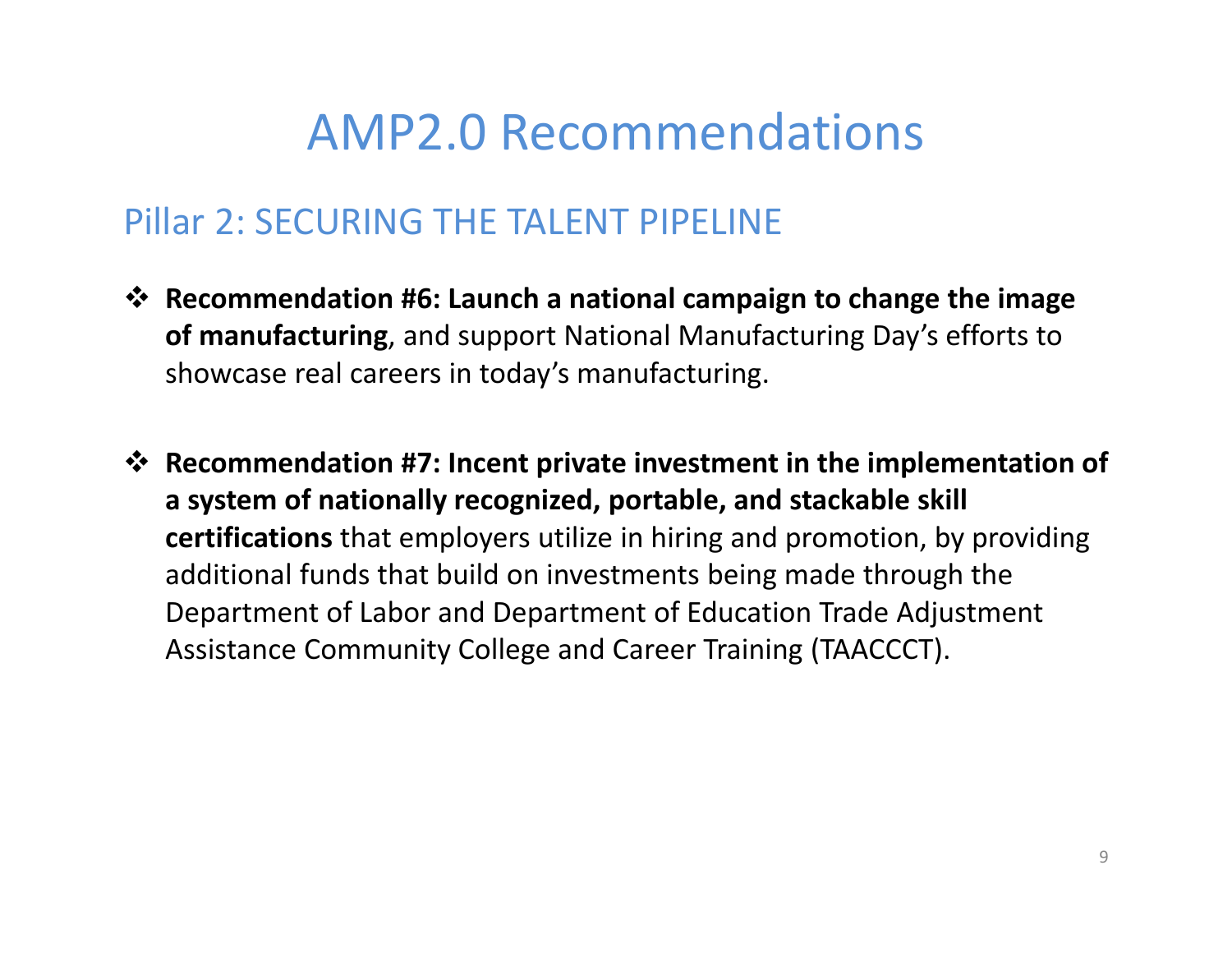#### Pillar 2: SECURING THE TALENT PIPELINE

- **Recommendation #8:** Make the development of **online training and accreditation programs eligible to receive federal support**, for example through federal jobs training programs.
- **Recommendation #9**: **Curate the documents, toolkits and playbooks** that have been created by AMP2.0 to further scale and replicate these important talent development opportunities, via the Manufacturing Institute.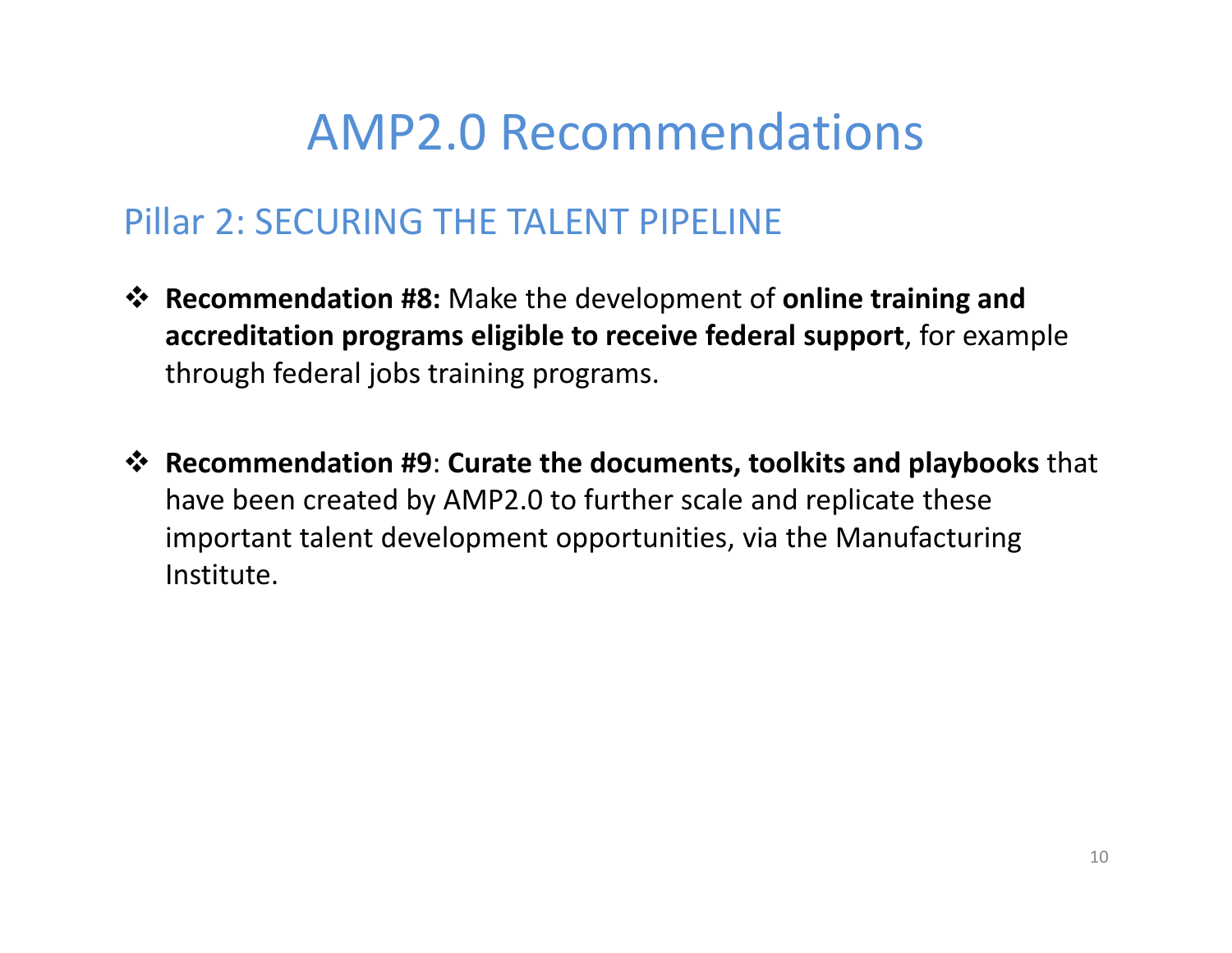#### Pillar 3: IMPROVING THE BUSINESS CLIMATE

- **Recommendation #10**: Leverage and coordinate existing federal, state, industry group and private intermediary organizations to **improve information flow** about technologies, markets and supply chains **to small and medium‐sized manufacturers**.
- **Recommendation #11**: Reduce the risk associated with scale‐up of advanced manufacturing by **improving access to capital** through the creation of <sup>a</sup> public‐private scale‐up investment fund; the improvement in information flow between strategic partners, government and manufacturers; and the use of tax incentives to foster manufacturing investments.